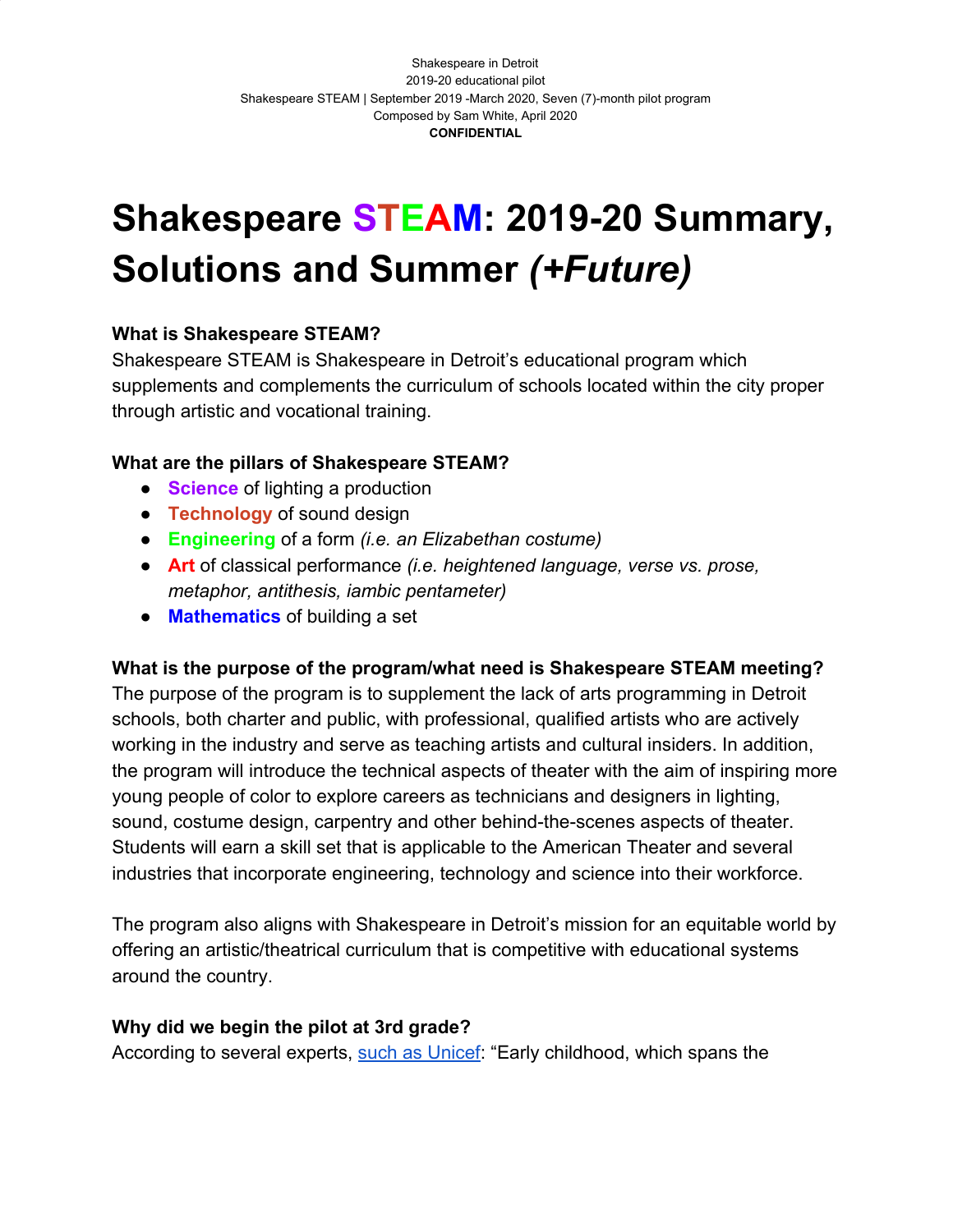period up to 8 years of age, is critical for cognitive, social, emotional and physical development. During these years, a child's newly developing brain is highly plastic and responsive to change as billions of integrated neural circuits are established through the interaction of genetics, environment and experience. Optimal brain development requires a stimulating environment, adequate nutrients and social interaction with attentive caregivers."

However, it is our goal to expand to K-2nd in the future with hopes of growing partnership at The School at Marygrove which will be an institution for K-12.

# **What were the short-term goals of the program?**

The goal for this 2019-20 academic year was to measure the feasibility of the program via four major categories: (1) the collaboration and active partnership between SiD and potential school partners (2) feedback from students, educators and the community (3) capacity to bridge access for young people interested in classical theater and (4) impact, at least, 500 students by providing a Shakespeare performance (required reading in schools) at no cost to them.

# **What are the long-term goals of the program?**

The long-term plans for the program include the following outcomes:

- Establish Shakespeare STEAM as the premiere performing arts youth program in the city
- Evolve Shakespeare in Detroit's traditional Shakespeare in the park performances as an opportunity to showcase extraordinary Detroit students as the actors/talent for this service to the community
- Impact five-to-ten thousand students in the City of Detroit via accessible programming including content at no cost to them, free live performances, vocational training and artistic opportunities by 2023
- Develop summer employment opportunities in the arts where students gain industry experience and an income
- Build a conservatory with qualified artists and technicians leading the work for high school students to learn directly from experts currently working in the American Theater
- Establish two full scholarships for two extraordinary students to receive "full rides" to the university of their choice (with an accredited theater program)
- Hire a full-time + contracted staff to facilitate and grow Shakespeare STEAM
- Earn a permanent home for the conservatory and SiD staff \*\*\*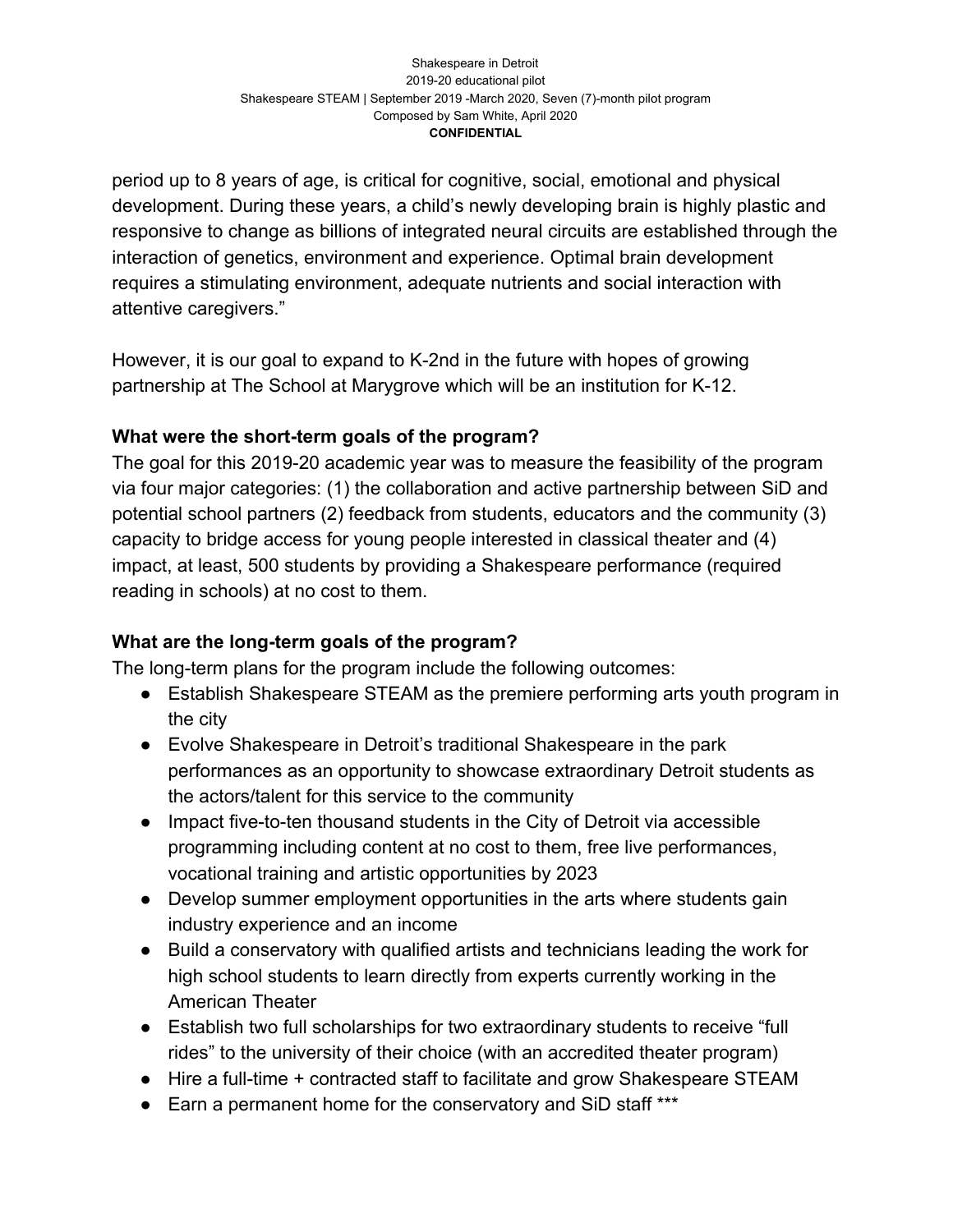- Monitor and improve literacy and life skills for students in Detroit
- Establish curriculum that is competitive with youth drama programs around the country to meet Detroit's incredible students at their potential
- Sustain hope and humanity by connecting Detroit to live theater for, by and of its most valuable and vulnerable population to build a brighter educational and economic future

# **Boggs School Learnings (3rd through 8th grades):**

This is a highly-engaged, collaborative school that we want to continue to work with in the future. We served 75 students from September - November 2019.

The school's principal is a professional organizer and created an environment that allowed the students to thrive from a social justice aspect as well as artistically and academically. They had a showcase on November 14, 2019 which featured some of the art and renderings they created for Romeo and Juliet as well as a dance performance for the masquerade scene. They then hosted a panel where students talked about the process and their experience with their school community. It was incredible watching elementary and middle school students break down the structure of iambic pentameter (10-syllables or five "dee dums") as well as compare and contrast it to contemporary poetry.

# **Clippert Academy Learnings (5th to 8th grades):**

The program received an incredible response from students and staff members. We served around 20-to-30 students from September 2019 - March 2020.

The students were most recently working on Macbeth. However, they presented vignettes of Romeo and Juliet on November 14, 2020 where they created their own sets/backdrops, they staged themselves and curated their own costumes from one of our teaching artist's stock.

These are extremely high-potential students and we are looking forward to continuing to steward this relationship and expand our after-school program in collaboration with the staff. We have identified this school as our top choice for ongoing partnership as the impact possibilities are extraordinary here.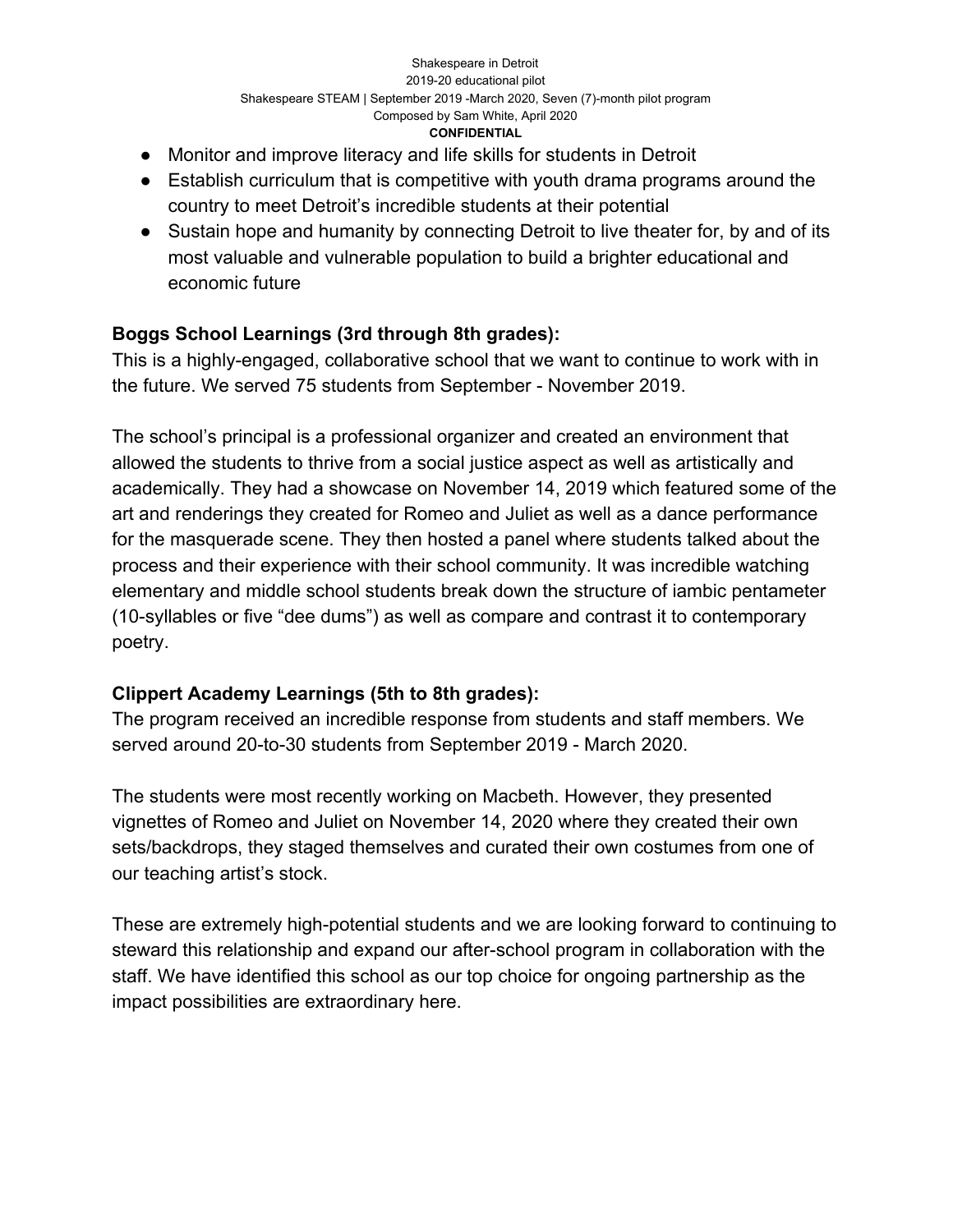## **DSA Learnings (9th to 12th grades):**

There are highly-talented youth actors in the school with incredible potential that needs to be harnessed. We served 23 students with in-person instruction from September - November 2019.

The University of Michigan, who are also embedded at the school, helped facilitate our program through their team member who was consistently engaged with the process of producing Shakespeare in Detroit's youth production of Romeo and Juliet.

The school has great ambitions but, as DPSCD superintendent, Dr. Vitti mentioned during a February 11, 2020 meeting at the school, attended by SiD Managing Director, Christine Pellecchia, there is much work to do.

We may go back to the school as the district announced a new initiative called DSA Pathways, which may help streamline communications and collaboration for long-term partnership.

## **The School at Marygrove Learnings (9th grade):**

The majority of students we worked with did not have theater experience. Only 3 of the 15 who received in-person instruction had performing experience. However, most of them displayed great potential in this regard. In fact, on our last day, one of our groups (Group B) showed incredible progress with Act 3, Scene 1 of Romeo and Juliet and great comprehension of the text along with impressive syntax and modulation based on iambic pentameter as well as confidence and projection capacity.

The students also thrived in the area of design and engineering showing great sketch and rendering capabilities.

The school also doesn't have a physical-Ed hour or instruction so we made our warm-ups for the class cognitive and cardio-based.

We were unable to complete the program due to COVID-19 but are exploring digital possibilities for the future with hopes to return to our in-school training in the fall of 2020 (the new academic year).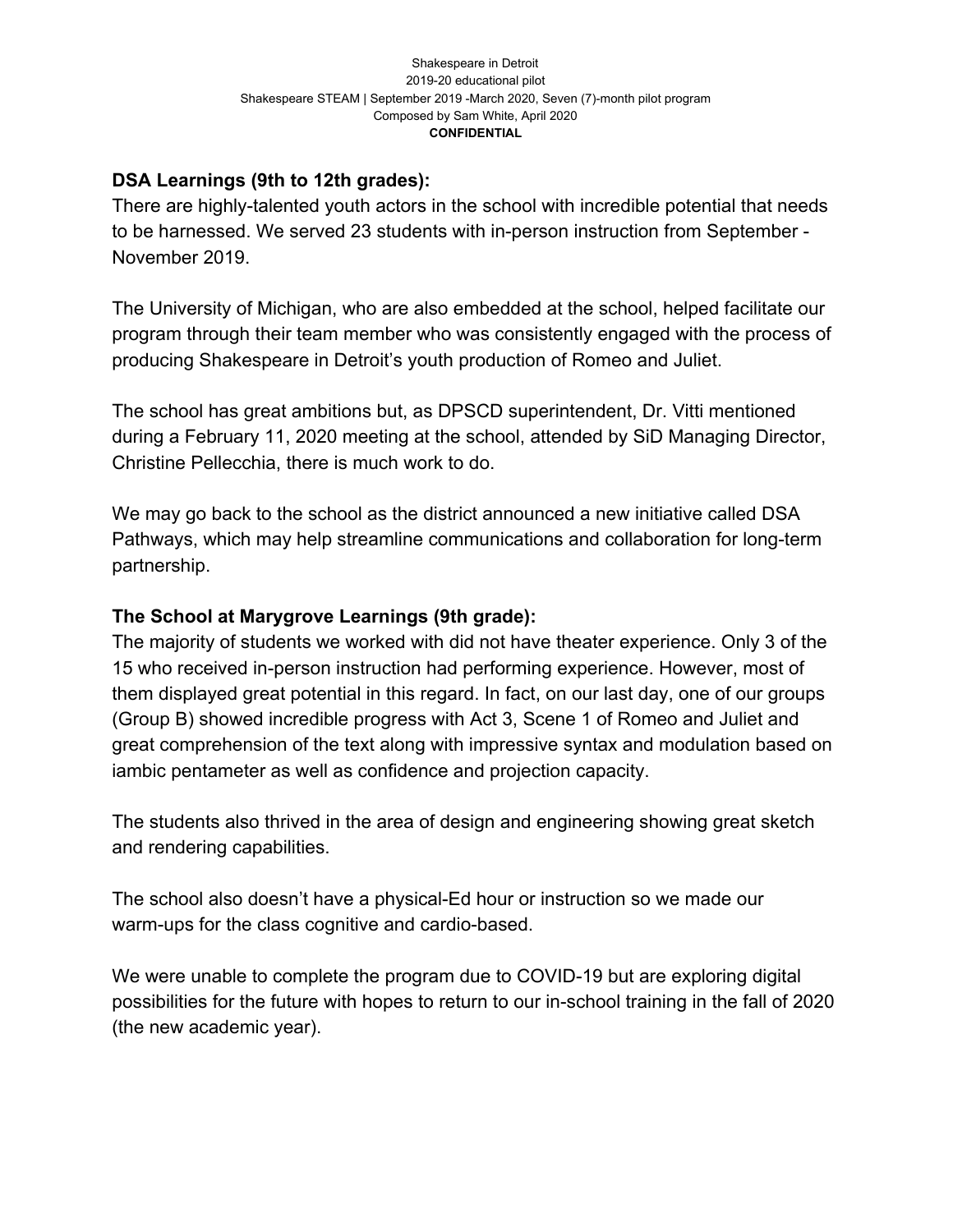We are planning on using our partner, Folger Shakespeare Library, as a resource to continue our 7th hour class this school year. However, we are in need of 15 tablets to be distributed to our students for weekly digital interaction with Shakespeare in Detroit.

#### **What were the successes of the program during the 2019-20 academic year?**

SiD produced a full, onstage production of Romeo and Juliet at DSA, which more than 700 students in 3rd through 12 grades experienced/saw from Clippert Academy, Boggs School, Academy of the Americas, Brenda Scott Academy, Spain Elementary-Middle and, of course, the student body at DSA along with members of the public November, 14-16, 2019.

The program was an incredible display of the quality of SiD's work and impact as DSA's Principal, Dr. Reynolds, stated after the opening performance of Romeo and Juliet: "This is the sort of work I've always wanted at this school."

Romeo and Juliet was a proofpoint of what is artistically possible in Detroit schools with the properly trained individuals in place to execute theater and provide training to students.

The nonprofit was also able to begin working with the inaugural 9th grade class at The School at Marygrove, beginning Tuesday, January 28, 2020. Although, the work was impeded due to COVID-19, we were able to see progress in the following areas with 90 percent of our 15 students during the 7th hour class on Mondays, Tuesdays, Thursdays and Fridays: greater understanding of verse vs. prose, verb usage, completed renderings for costume designs, great confidence displayed by several students and a curiosity to learn more.

# **What were some of the opportunities discovered for the next school year during this current pilot?**

SiD has the opportunity to find ways to inspire high school faculty to visit our classrooms more frequently. Perhaps, by setting specific dates for teachers, counselors and/or the school principal to participate in activities. We believe this would further encourage students to see the class as a connected piece of their curriculum and a supplement to what they are learning in their other subjects.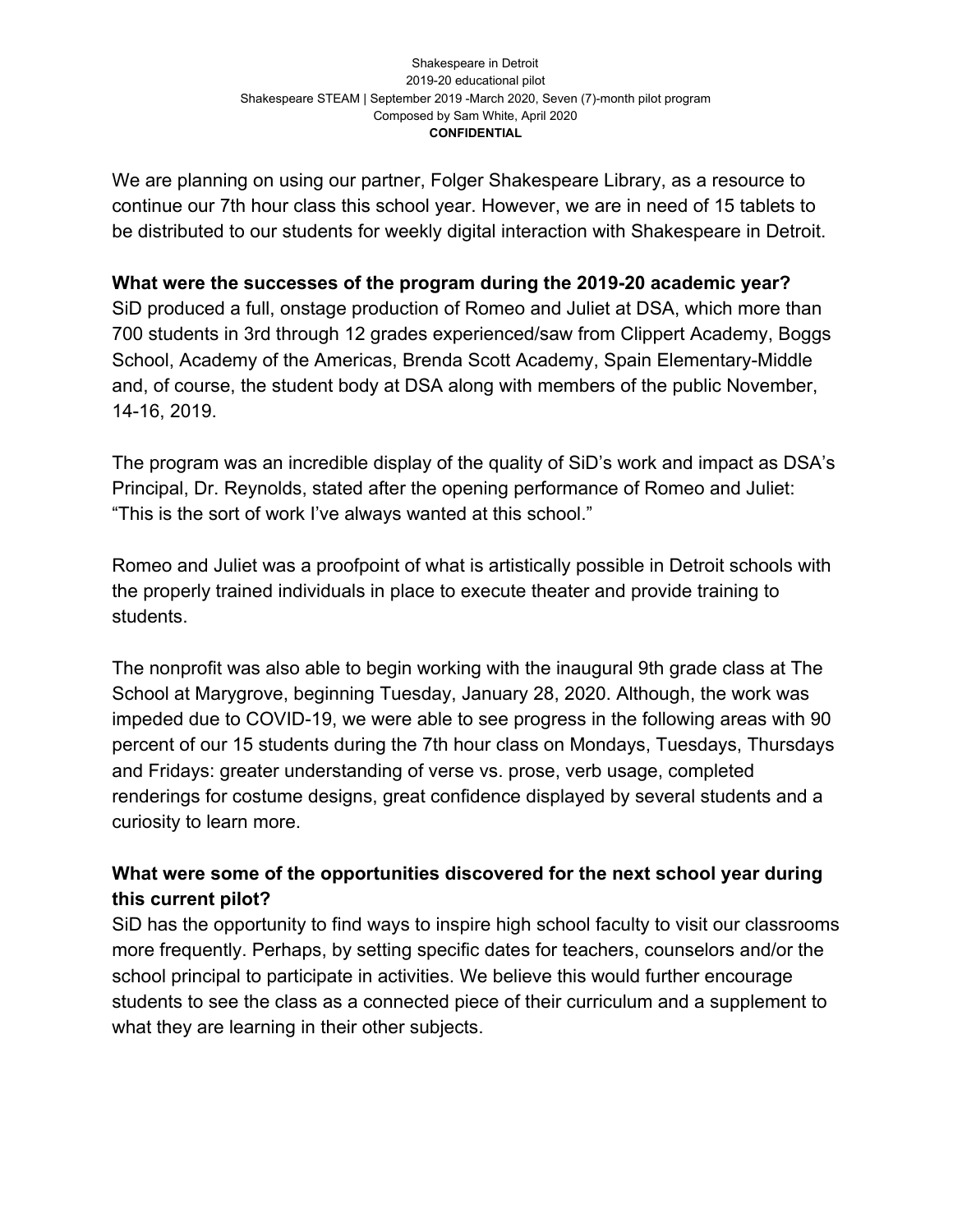It appears (and we can't make a final judgment as there is more to discover and learn with more time to continue to grow the program) that middle schools have more bandwidth for learning due to an active faculty presence in our classrooms.

Boggs School and Clippert Academy's accessible staff and community culture aligned with SiD's mission to work collaboratively. While we are unclear on why this may have been the case, perhaps, it is the learning trajectory of middle vs. high school as perhaps the latter is expected to be more independent of faculty?

The School at Marygrove had three different principals throughout the school year which made building a relationship with the person helming the curriculum challenging. However, the school counselor was a great resource for us beginning the program and we hope there will be some leadership stability upon our return.

SiD's largest hurdle this year is, of course, COVID-19 which means that our program, Shakespeare STEAM, has been cancelled for the remainder of the 2019-20 school year. We do not have middle and high school educational content available digitally, yet. Although this has been on our radar as the organization recently began creating HOW TO videos for the general public (see [HERE](https://www.youtube.com/watch?v=PDvByFGV38E&t=233s)) on YouTube. In addition, our founder is part of a learning module called Ringbeller along with other influencers such as Seth Godin and Ira Glass (see [HERE](https://www.youtube.com/watch?v=MaiIxhnjMM8&fbclid=IwAR0bZGWP2ePcPuNlhSLiqTfZUdrOT6CW7lXKqCdi-s7Zi-0lpayMvnONnXA)). There is an opportunity here for us to create virtual content that allows us to remain connected with our students when unforeseen occurrences happen in the future.

# **What solutions can be put in place to create radical change that can improve processes and positively impact the program and its most important beneficiaries, youth?**

- 1. Digital content featuring STEAM pillar modules
- 2. Digital performances with our professional actors created for students that aligns with their required Shakespeare reading
- 3. Lunch or orientations with school faculty to discuss common goals, objectives, collaboration opportunities and specific partnership dates
- 4. Continued partnership with pilot schools to shape and grow relationships
- 5. Explore relationships with more schools to create more impact and identify more robust and meaningful partnership opportunities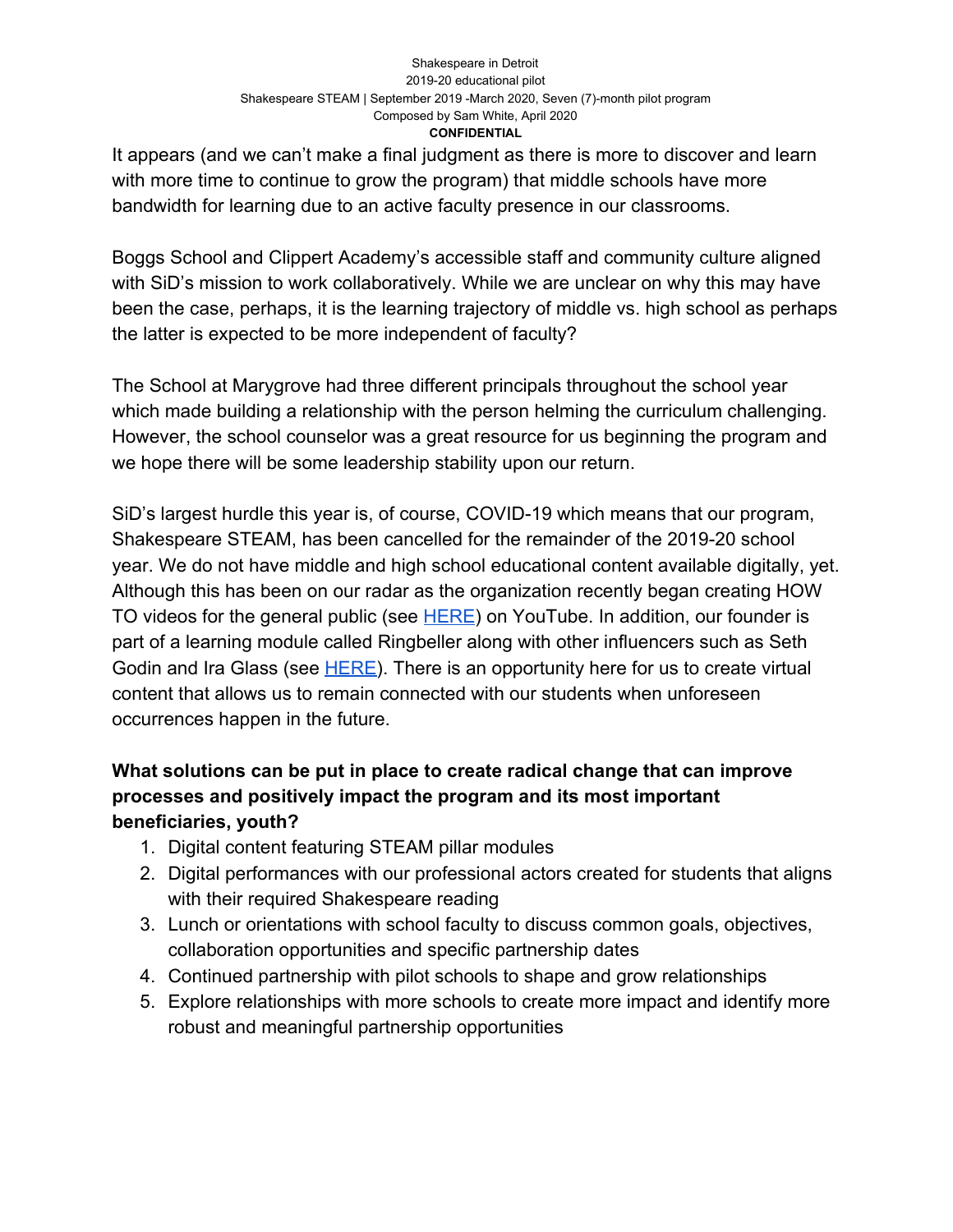## **Timeline for the 2019-20 season:**

- Shakespeare in Detroit began its pilot educational program, Shakespeare STEAM, the week of September 16, 2019 at Boggs School, Clippert Academy and the Detroit School of Arts.
- Boggs School -- teaching artists were embedded in three (3) classrooms during school hours with 3rd through 8th graders (Mon-Fri) beginning in September - November 2019
- Clippert Academy -- teaching artists taught after school theater workshop (Tues & Thurs) beginning in September 2019 - March 2020
- DSA -- Shakespeare in Detroit produced a full production of "Romeo and Juliet" with theater students at the school (M, W and Friday with extended hours during technical/dress rehearsal weeks), September - November 2019
- In-person learning concluded on Thursday, March 12, 2020 due to COVID-19 (coronavirus) precautionary measures by the Detroit Public Schools Community District | Governor Whitmer determined that schools will be closed for the remainder of the school year on Thursday, April 2, 2020
- Digital learning opportunities for students at The School at Marygrove begin Monday, April 13, 2020

## **How was the program funded?**

The program was funded at no cost to the school district, students or faculty. Sponsorships paid for the cost of the program for the 2019-20 academic year, along with some grant funding as follows:

- $\triangleright$  DTE Foundation (\$10,000)
- $\geq$  Community Foundation of SE Michigan (\$10,000)
- $\triangleright$  Strategic Staffing Solutions (\$7,500.00)
- $\blacktriangleright$  Deloitte (\$5,000)
- $\blacktriangleright$  Greektown Casino (\$5,000.00)
- ➢ Michigan Council for the Arts and Cultural Affairs (℅ Culture Source, \$4,000.00)
- ➢ Skillman Foundation (MCACA match \$4,000.00)
- $\geq$  Chemical Bank (\$2,000.00)
- $\geq$  Indiegogo crowdfunding campaign (\$1,884.68)
- $\triangleright$  Inebriated reading fundraising series (\$8,408.60)
	- 1. Antony and Cleopatra at Ant Hall, 2019
	- 2. The Two Noble Kinsmen, 2019
	- 3. The Scarlet Letter, 2019
	- 4. Macbeth, 2019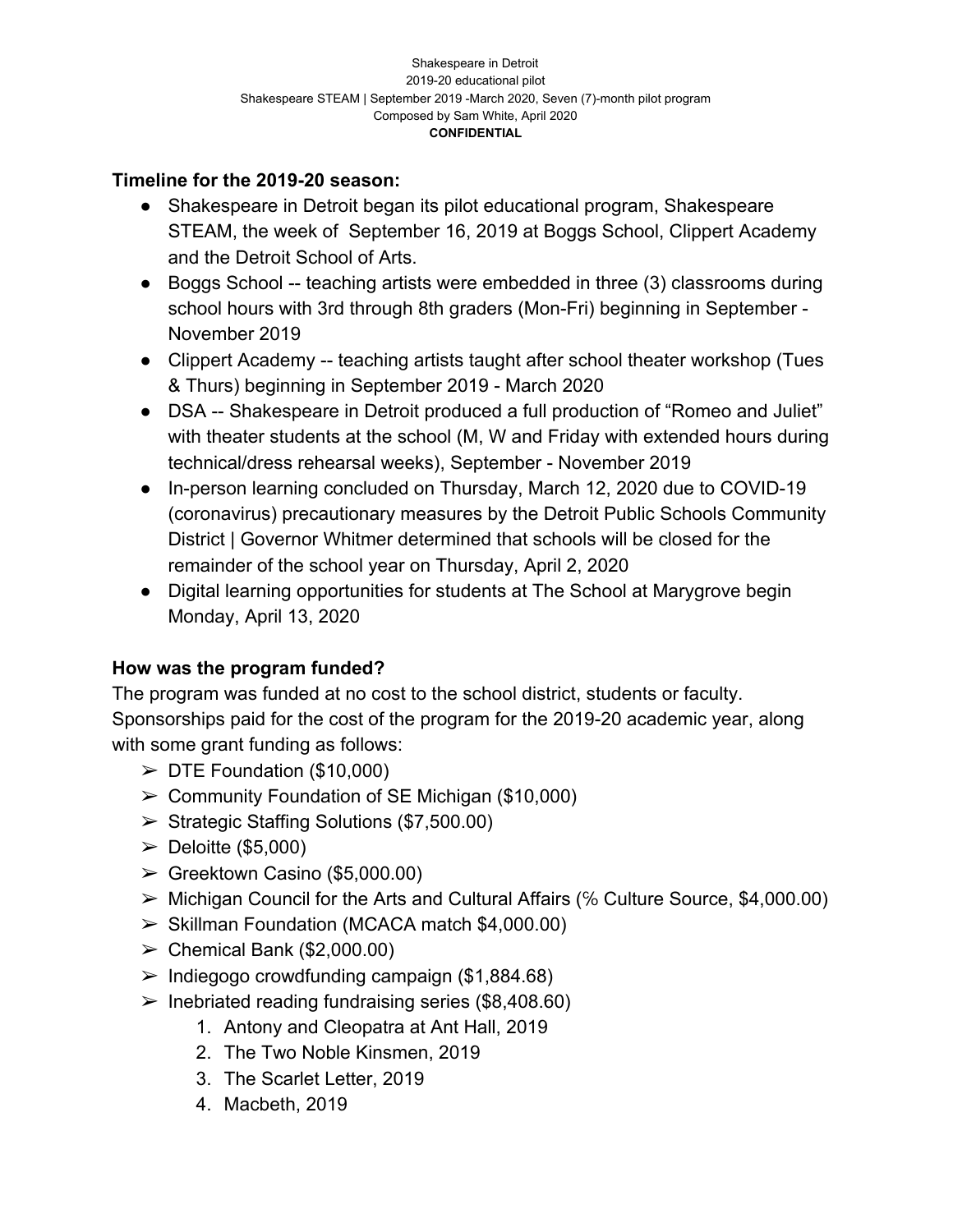- 5. Julius Caesar, 2019
- 6. Love's Labour's Lost, 2020
- 7. Taming of the Shrew, 2020 \*\*\*(Raised \$550.00)
- ➢ Knight Foundation (℅ University of Michigan \$8,400.00)
- ➢ Schoolcraft College (lunch for Boggs School and Clippert Academy, in-kind)

\*\*\*impacted by the COVID-19 and tickets did not sell as well as they traditionally do. All funds were distributed to the artists who participated in the podcast reading of the play (and/or teaching artists for Shakespeare STEAM) as an alternative since SiD's in-person event was postponed/canceled until further notice. The podcast reading took place on Sunday, April 5, 2020 via Blog Talk Radio. BREAKDOWN: \$100 Jowi Estava, \$40 Cal Schwartz, \$40 Nate Mark, \$40 Vicki Morgan, \$100 Laura Heikkinen, \$40 Steve Xander Carson, \$90 Christine Pellecchia, \$100 Indigo Colbert. These funds are NOT included in this summary total.

## **TOTAL RAISED: \$66,193.28**

#### **Additional information:**

SiD hired nine (9) teaching artists for the program: Steve Xander Carson (DSA and Marygrove) Indigo Colbert (Boggs, DSA and Marygrove), Jonathan Curry (DSA), Jowi Estava, Reg Flowers (Boggs and Clippert), Laura Heikkinen (Clippert and DSA), Asia Mark (DSA), Christine Pellecchia (Clippert Academy), Cal Schwartz (DSA), Sam White (DSA and Marygrove/Administration)

## **SUMMER 2020 PROSPECTS FOR EXTENDED LEARNING (PLAN A):**

- Hire 10-to-15 high students to work on summer production of The Merry Wives of Windsor at Campus Martius, July 23-26, 2020, as production assistants (summer employment/paid opportunity).
- Some students will also have the opportunity to perform in the play (this depends on their pillar/area of interest/focus).
- Students will also participate in a summer conservatory where they will earn scholarships and technology to use for the following school year.
- Extend learning for students who excelled during SiD's in-school Shakespeare STEAM programming in 2019-20 using Barry Edelstein's "Thinking Shakespeare" through rigorous and exciting classical training with the organization's cultural insiders.